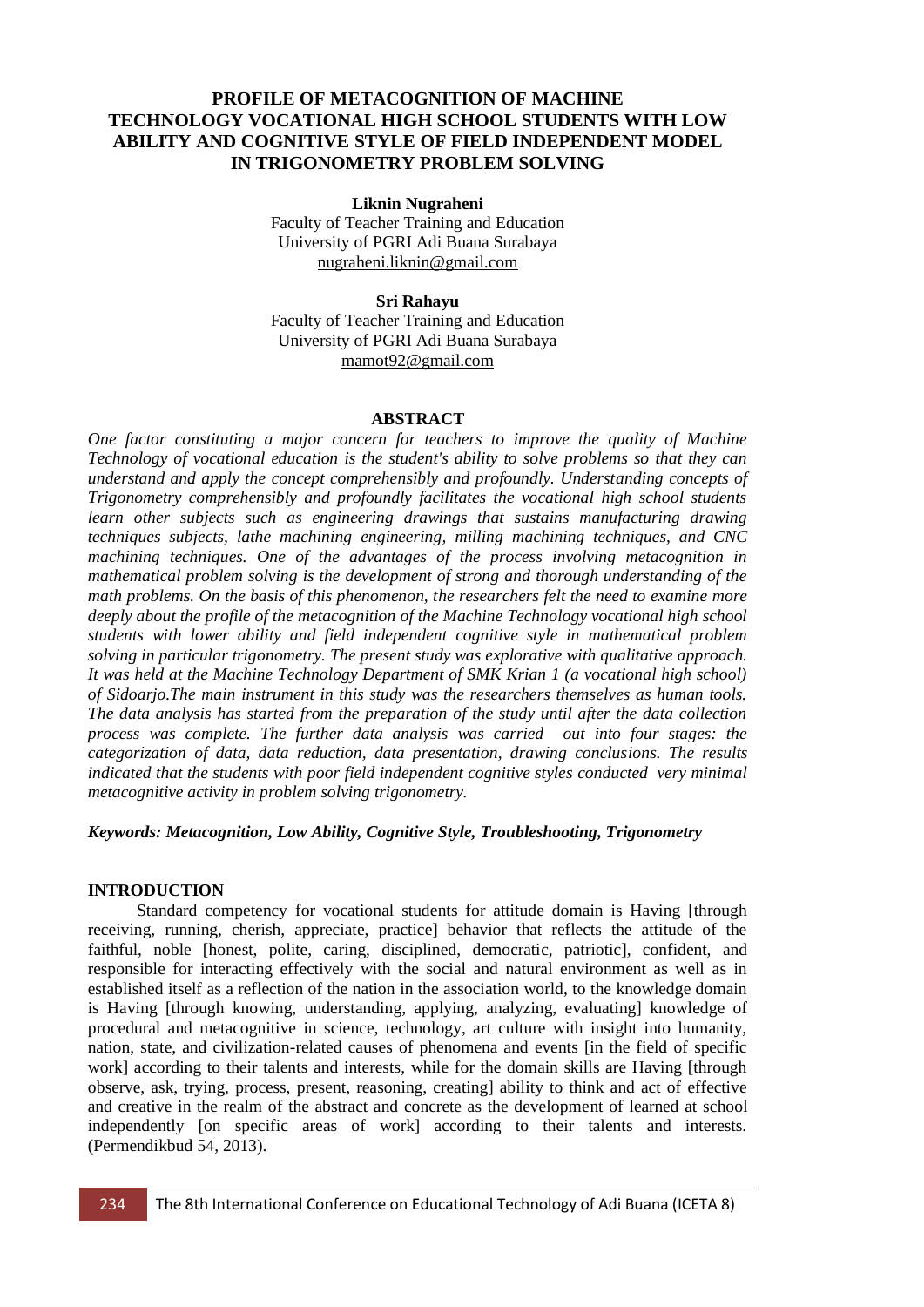Based on the above, it appears that metacognitive knowledge is something that is very important and must be held for students to think about their own thinking and the ability of students to use specific learning strategy appropriately. In general, metacognition deals with two-dimensional thinking, namely: (1) self-awareness of cognition, the consciousness of a person about his thinking; (2) self-regulation of cognition, the ability of someone using awareness to organize thought processes (Brunning, Scraw and Running, 1995).

One of the goals given mathematics courses as listed on the curriculum are as a means of structuring reasoning learners. By studying mathematical, students are expected to reason and think logically, analytically, critically, creatively, and can work together. Additionally attachment Permendiknas No. 22, 2006 in the standards of the contents on 23 May 2006 (MONE, 2006: 346) states that the purpose of learning mathematics in SMK is that vocational high school students can: (1) understand the concept of mathematics, (2) use of reasoning, (3) to solve the problem, (4) communicate ideas, and  $(5)$  have an attitude appreciate the usefulness of mathematics in life.

Further, by studying mathematics, students are expected to solve any issues or problems encountered, whether the problems associated with math itself or associated with other subjects using a mathematical concept or related to everyday life in the field work according to their talents and interests.

One of the advantages of the process involves metacognition in mathematical problem solving is the awakening strong and thorough understanding of the mathematical problems that required by vocational students to solve mathematical problems well which is a requirement for other subjects so expect an increase in the quality of vocational education.

The results of further analysis to study TIMSS show that the questions used to measure the ability of learners divided into four categories: (1) low measuring capability up to the level of knowing, (2) intermediate measure the ability to level Appling, (3) high measure ability to level reasoning, (4) measures the ability to advance the level of reasoning with incomplete information. While the achievements of Indonesian children in TIMSS reports several times less so encouraging that 95% of Indonesian children only reached the middle level, while nearly 40% of learners Taiwan can achieve a high level and advanced. (Kemendikbud 2014, p 6). This shows that the mathematical ability of Indonesian children is very low.

By understanding the math thoroughly and deeply the backbone for other subjects, especially trigonometry, which is indispensable in understanding the subjects of engineering drawings that are the basis of the subjects of digital simulation that will sustain the subjects engineering manufacturing drawings, engineering machining lathe, engineering machinery frais and CNC machining techniques, in this case in particular math trigonometry is a very important basis as the support of other subjects in achieving competency standards, which is expected for students to be accepted in the world of work.

Based on this it is important for the students of vocational school in machine the field independent cognitive style to realize knowledge metacognitive abilities in order to solve mathematical problems both in the field of mathematics itself, or in its application in the subjects of specialization in accordance with their respective areas of expertise.

This is in accordance with the opinion of Ausubel, 1968, Theo van Els, and Brown, 1994 (in Mukhid, 2009) which states that a person's cognitive style may explain the success of individual differences in learning. Cognitive style is one of the characteristics of individuals who can help explain individual differences in learning success, including the ability of metacognition. This understanding shows that when people do learning activities, learning outcomes will be determined how to think of the individual concerned, how to manage, process, organize, and recall information obtained from teachers or other sources. From this sense it appears that between cognitive styles and metacognition have relevance. Therefore, when applying metacognition in mathematics learning activities, particularly learning problem solving also need to consider the cognitive styles of students in teaching.

Departing from the phenomenon, then the purpose of this study was to describe the profile of vocational students' metacognition Machining is less capable and field independent cognitive style in mathematical problem solving in particular trigonometry.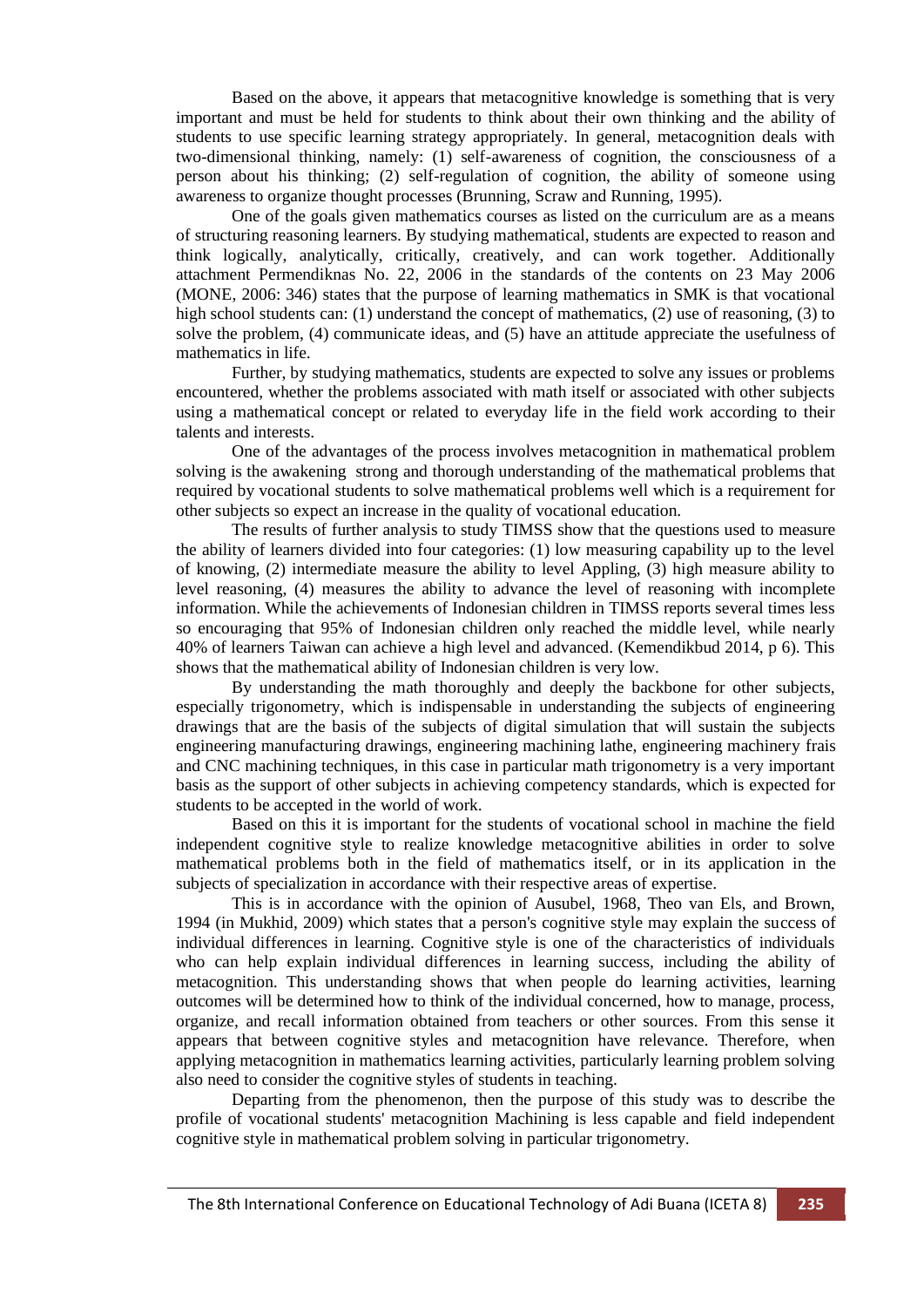#### **RESEARCH METHOD**

Based on the research questions of this type of research is exploratory research with a qualitative approach. This research subject is class X of Vocational High School in Machining from SMK Krian 1 Sidoarjo that meet the specified criteria, namely the low capacity and cognitive style Independent field.

Criteria for selection of research subjects, namely: (1) based on Mathematical Ability Test scores, students are divided into three groups of ability, namely the subject of highly capable, medium, and low. Subject said highly capable, if given a score above 87, the subject is capable of being, if it obtained a score of 67-87; and the subject is said to be less capable, if obtaining a score of 0-66, (2) by the score test results GEFT, of each category of the ability of students divided into two groups of cognitive style, namely: for students who are less capable, if the score GEFT> 9 then students, including low-ability groups of subjects whose cognitive style field independent if the score 0-9 GEFT between the low-ability students include a subject field dependent cognitive style, and (3) if the low capability of the category field independent cognitive style in item (2) at least there one subject who meets, then the next step is to ask the teacher a consideration of whether the subject has a score that is elected in accordance with the daily capability in its class and can express opinions verbally or in writing. If the subject is selected according to considerations Teachers do not have scores Ability Test Math accordance everyday functioning or cannot express opinions verbally or in writing it will have other subjects that meet the criteria in ways ranging from the selection of classes until at getting subjects selected according to criteria which is determined.

To browse the in-depth profile of vocational high school (SMK) in machining students' metacognition is less capable and field independent cognitive style in mathematical problem solving, conducted through in-depth interviews, so that key data used in this study is data from interviews. To collect data from interviews were absolutely accurate and can reveal the profile metacognition vocational students Machining is less capable and stylish cognitive field independent in solving mathematical problems can only be conducted by researchers themselves and can not be replaced by other instruments or cannot be delegated to others. Therefore, in this study, the researcher said to be the main instrument. In addition to researchers as the main instrument in this study required auxiliary instrument, namely: (1). Instruments Help I (Mathematical Ability Test / TKM); (2). Aid Instrument II Group Embedded Figures Test (GEFT). (3). Aid Instrument III (Tasks Troubleshooting). (4). Aid Instrument III (Interview Guide).

Data analysis is the process of searching for and compiling a systematic data obtained from interviews, field notes, and other materials with a way to organize data into categories, describe into the units, synthesize, organize into a pattern, choose which one important and that will be studied, and make conclusions so easily understood by oneself or others. Analysis of the data in this study include: (1) Analysis Data Test Capabilities Mathematics (TCM), (2) Data Analysis Group Embedded Figures Test (GEFT), (3) Data Analysis Task Troubleshooting (TTM), and (4) Data Analysis Interview.

#### **RESULTS AND DISCUSSION**

Mathematical problem solving contextual performed by the subject begins with the failure to recognize the problem, this is because the subject of the difficulty in interpreting the information given in the matter due to forget given the circles and trigonometry formulas that have been taught in the past period. The failure of the problem-solving process becomes blocked and undirected.

Under these conditions, it was agreed to terminate the process of solving the problem and continued the next day, so students can see the back of his book on trigonometry and circle, in order to do problem solving trigonometry. According to our view, the granting of this opportunity needs to be done so that the process of metacognition when students solve the problems, can be observed.

Problem solving process of the subject the next day is the subject was able to understand the problem well. Where the subject has been informed about angles in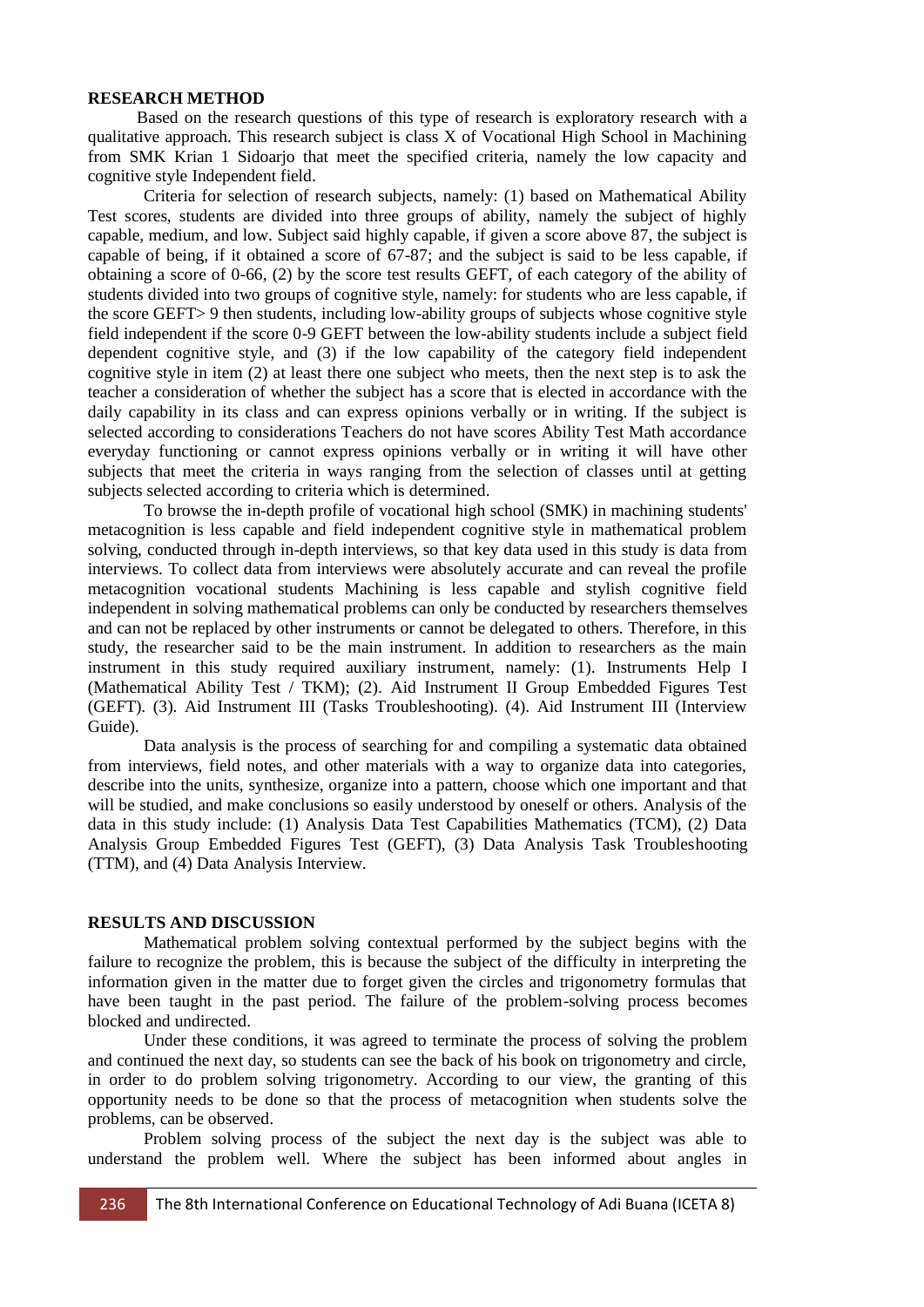trigonometry, circumference formula, the formula area of a circle, and the length of the tire machine compared with the length of the string.

At this stage of understanding the subject matter of the activities metacognition which includes planning is to seek long-tire machine, subjects seek a second circumference of a circle is then added to the length of tangents equations outside both circles, even though the subject is still ignoring the given angle calculations.

At the stage of making plans problem solving, metacognition activity of the subject is still minimal, namely the planned settlement of problems that still less than perfect due to lack of awareness of the subject of the image and the ability to translate a given angle. Phase troubleshooting implement the plan of the subject just looking around the circle drive pulley and driven pulley circumference of the circle and then summing the circumference of a circle with no attention given to calculate the angle of circular section which will be passed by the tire machine. While tangents equations outside likened tire machine is not counted by the subject but just drawn it.

Phase recheck the results of the troubleshooting performed by the subject is already reexamine the results is done and realized that the results were done by the subject incomplete and imperfect, because it confused to apply formulas which owned.

These results indicate that the subjects in solving mathematical problems contextual still be minimal metacognitive activity, this is due to lack of understanding subject to the meaningfulness of mathematical formulas that exist or subject only to memorize the formula without understanding the meaning and usefulness. Besides subjects also lack a good space spatial ability, that he failed to understand the picture drill machine provided. This resulted in a subject can see how long it takes the machine tires.

### **CONCLUSIONS AND RECOMMENDATIONS**

In the contextual mathematical problem solving, metacognition activity performed by the subject is still very minimal. It can be seen from at least the type of metacognitive activity carried out by subjects at each stage of problem solving. Involving activity metacognition is needed in learning, especially in solving the problem, because the activity involves metacognition students will be used to involve all the knowledge and manage it well, so it will grow critical thinking, active, creative, and controlled which resulted in the establishment of understanding thoroughly and deeply.

# **REFERENCES**

Arikunto, S. 2006. *Prosedur Penelitian*. Suatu Pendekatan Praktik. Jakarta: Rineka Cipta.

Arends, R. I. 2001. *Learning to Teach*. Fifth Edition. Singapore: Mc Graw-Hill Companies, Inc. Asputro , Puji. 2008. *Memahami Dasar-dasar Teknik Mesin untuk Kelas X*. Surakarta : Cahaya Mentari

- Blackey, 1990, *Metacognition-edutechwiki*. [http://www.Metacognition/edutecwiki:htm.](http://www.metacognition/edutecwiki:htm)
- Becker J.P. & Shimada, S. 1997. *The Open-Endded Approach*. A. New Proposal For Teaching Mathematics, Reston, NCTM.
- Branca, N.A., 1980. *Problem Solving as Goal, Process, and Basic Skill*. NCTM. Virginia.
- Bruning, R.H. Schraw, G.J., Running R.R. 1995. *Cognitive Psychology and Instruction, Second Edition*, New Yersey, Prentice Hall.
- BSNP, Depdiknas. 2006. *Standar Isi Mata Pelajaran Matematika*. Draf.
- Butts, Thomas. 1980. *Possing Problem Property, Problem Solving in School Mathematics,* Reston, NCTM.
- Cooney, T.J., Davis, E.J.,Henderson, K.B. 1975. *Dynamics of Teaching Secondary School Mathematics*, Boston, Houghton Mifllin Company.
- Depdikbud. 2014. *Permendikbud Nomor 70 Tahun 2013 Tentang Sekolah Menengah Kejuruan*. Jakarta : 2014
- Depdikbud. 2014. *Permendikbud Nomor 104 Tahun 2014 Tentang penilaian Hasil Belajar*. Jakarta : Depdikbud.
- Depdiknas (2006). *Permendiknas Nomor 22 Tahun 2006 Tentang standart Isi Sekolah Menengah Kejuruan*. Jakarta : Depdiknas.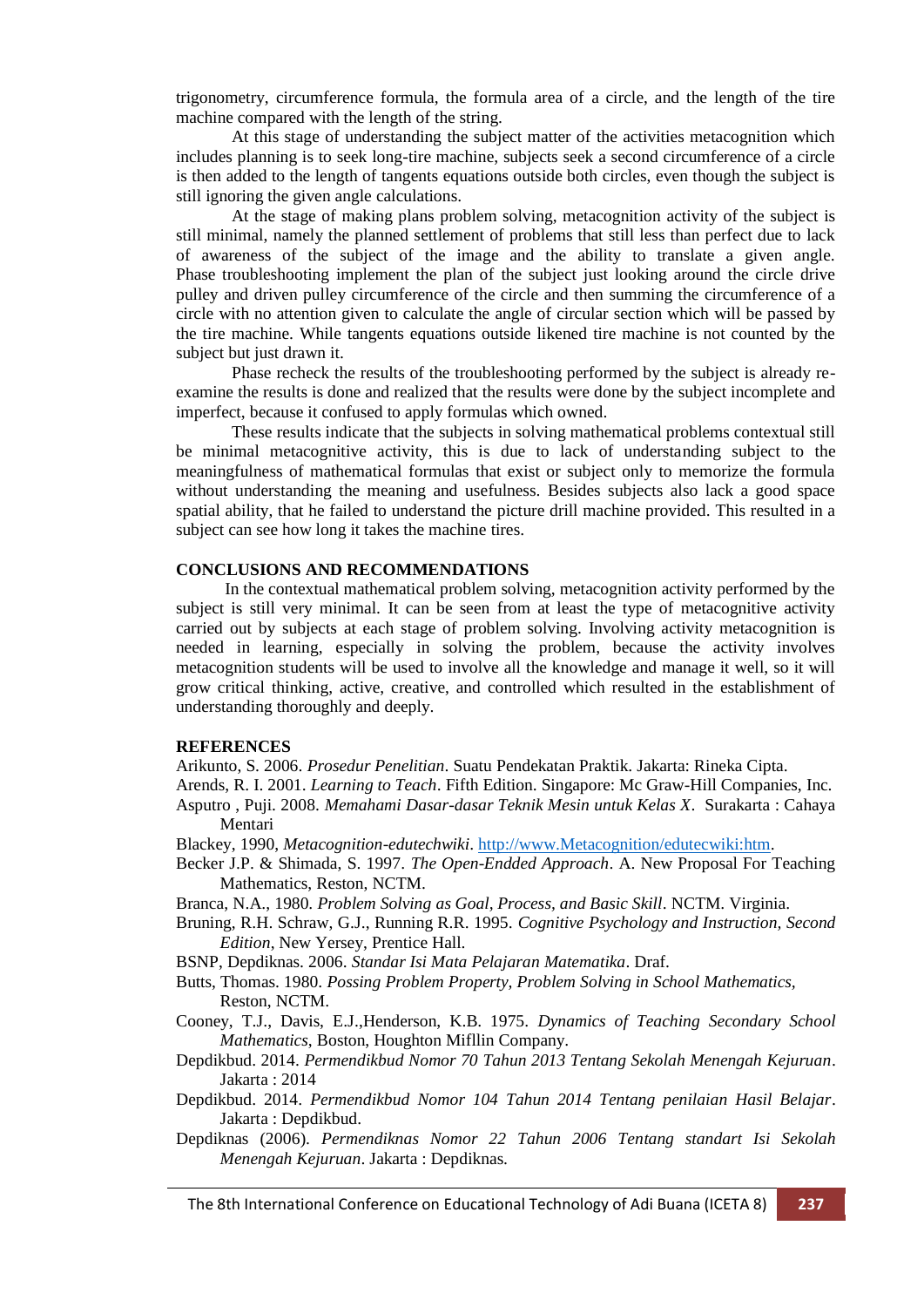- Desoete,Anemi. 2001. *Off-Line Metacognition in Childhren With Mathematics Learning Disabilities*. Facultiet Psychologies Pedagogiche, Witenschappen, Universitieit-Gen.
- Desoete, Anemi. 2007. *Evaluating and Improving the Mathematics Teaching-Learning Process Through Metacognition, Electronic Journal Of Research in Educational Psychology*, N. 13 Vol 5. ISSN. 1696-2095.
- Direktorat Jenderal Menegemen Pendidikan Dasar dan Menengah Direktorat Pendidikan Sekolah Menengah Kejuruan. 2008. *Teknis Penyusunan Kurikulum Tingkat Satuan Pendidikan dan Silabus Sekolah Menengah Kejuruan*. Jakarta : Departemen Pendidikan Nasional.
- Erskine, Dana L. 2009. *Effect of Prompted Reflection and Metacognition Skill Intruction on University Freshmen"s use of Metacognition*, Brigham Young University.
- Fisher, R. 1998. Thinking about thingking: *Developing Metacognition in children*, [http://www.teaching](http://www.teaching/) thinking.net/roberb-fisher-thingking about thingking.html.
- Flavell, J.H. 1979. *Metacognition and cognitive Monitoring, A New area of Cognitive-Developmental Inquiry*, American Psychologist.
- Fraenkel, J. R., Wallen, N. E. 2003. *How to Design and Evaluate Research in Education.* Fifth Edition. Boston: Mc Graw Hill.
- Gama, C. A., 2004. *Intregrating Metacognition Instruction in Interactive Learning Environment*, D. Phil Dissertation, University of Sussex.
- Hacker, DJ. 1988. *Definitions and Empirical Foundations*. In DJ Hacker, J. Dunlosky & AC Graesser (Eds) Metacognition in Educational Theory and Practice.
- Heylihen, F., and Joslyn C.,1993, Metacognitive Strategies, [http://www./thinking cognitive and](http://www./thinking%20cognitive%20and%20memory/metacognitive.html)  [memory/metacognitive.html.](http://www./thinking%20cognitive%20and%20memory/metacognitive.html)
- Gunarsah, Singgih D. 1990. *Dasar dan Teori Perkembangan Anak,* Penerbit PBK : Gunung Mulia.
- Hudoyo, Herman. 1988. *Mengajar dan Belajar Matematika*, depdikbud. Jakarta : P2LPTK.
- Johnson., Rising. 1972. *Guidelines for Teaching Mathematics*. Boston: Wadsworth Publishing Company.
- Jonassen, D.H. 2004. *Learning for Teaching Mathematics*. Boston, Wadsworth Publishing Company.
- Kartono, Kartini. 2006. *Psikologi Wanita Jilid I: wanita sebagai Gadis Remaja dan Wanita Dewasa*, Bandung, Penerbit Bandar Maju.
- Kayashima, Michiko & Inaba, Akiko. 2003. *The Model of Metacognitive Skill and How to Facilitate Development of the Skill*, International Conference on Computers in Education, Japan, Tamagawa and Osaka University.
- Kemendikbud. 2014. *Buku Guru Matematika SMA/SMK Kelas X (Edisi Revisi)*. Jakarta : Kemendikbud.
- Kemendikbud. 2014. *Buku Guru Matematika SMA/SMK Kelas XI (Edisi Revisi)*. Jakarta : Kemendikbud.
- Kemendikbud. 2014. *Panduan Pelatihan Guru Matematika SMA/SMK dalam Penerapan Kurikulum 2013*. Jakarta : Kemendikbud.
- Kirkley, J. 2003. *Principle for Teaching Problem Solving*, Technical Paper, Plato Learning Inc.
- Krulik, S. & Rudnick, J.A. 1995. *The New Sourcebook for Teaching Reasoning and Problem solving in elementary School*, Needham Heights, Allyn &Bacon.
- Lee., M., and Baylor, A. L. 2006. *Designing Metacognitive Maps For Web-Based Learning*, USA, Florida State University.
- Livingston, Jennifer A. 1997. *Metacognition: An Overv*iew. Available: http://www.gse. buffalo.edu/fas/shuell/cep564/metacog.htm.
- Nur, M. dan wikandari. P.R. 2000.,*Pengajaran Berpusat Kepada Siswa dan Pendekatan Konstruktivis dalam Pengajaran*. Surabaya: Pusat studi Matematika dan IPA Sekolah. UNESA Surabaya.

Nurdin. 2004. *Profil Penggunaan Strategi Kognitif dan Pengecekkan-diri dalam Memahami Materi dan Pemecahan Masalaha Matematika Siswa Kelas XI IPA SMA Negeri 3 Makassar*. Laporan Penelitian Survei. Surabaya: PPs Unesa Surabaya.

Matlin, M.W. 1998. *Cognitive*, Philadelphia, Harcourt Brace College Publisher.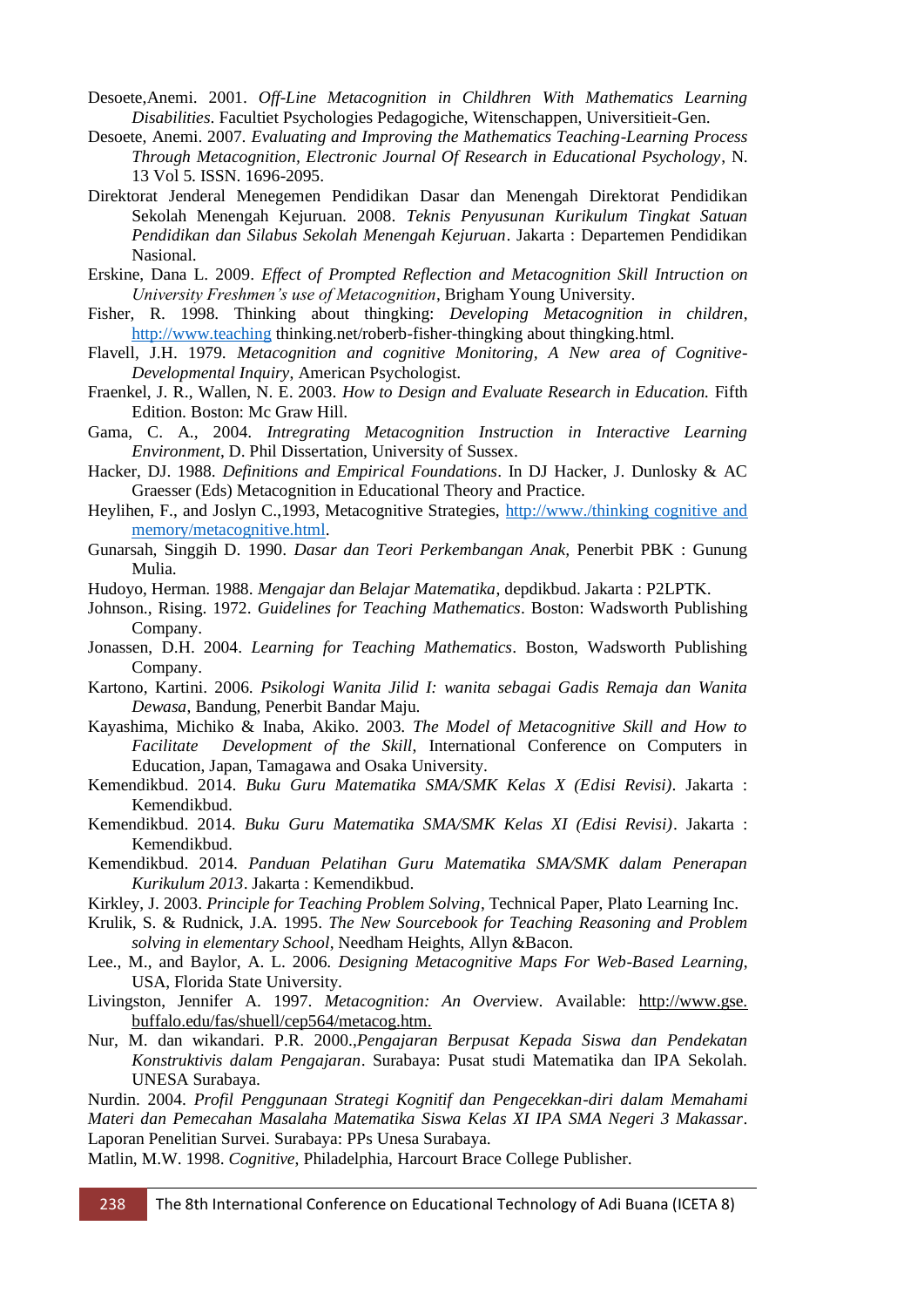- Moleong, L. J. 2007. *Metodologi Penelitian Kualitatif*. Edisi Revisi. Bandung: Remaja Rosdakarya.
- Oehlmann, R., Edwards., P. & Sleeman, D. 1995. *Intropection Planning: Representing Metacognitive*, AAAI Spring Symposium on Representating Mental States And Mechanism.
- O'Neil, Jr. H. F. & Brown, R.S. 1997. *Differential Effects of Quastion Format in Math Assessment on Metacognition and Affects*. Los Angelos.
- Panaoura, A., and Philippou, G. 2001. *Young Pupils" Metacognition abilities in Mathematics in Relation to working Memory and Processing Efficiency*, Departemen of Education, University of Ciprus.
- Panaoura, A., and Philippou, G., 2004. *The Measurement of Young Pupils" Metacognition Ability in Mathematics*
- Pierce, W. 2003. *Metacognition : Study Strategies, Monitoring, and Motivation*, Text version of Workshop Presented November 17, 2004, at Princes George's Community College.

Polya, G. 1973. *How to Solve It*. Second Edition. Princeton: University Press Princeton.

- Rodney, L. C., Brigitte G. V., Barry N. B. 2001. An Assessment Model for a Design Approach to Technological Problem Solving. *JournalTechnology an Education. Vol 12. No 2*.
- Ruseffendi, E. T. 1988. *Pengantar Kepada membantu Guru Mengembangkan Kompetensinya Dalam Pengajaran Matematika Untuk Meningkatkan CBSA*. Bandung: Tarsito.
- Schoenfeld, A., H., 1985. *Mathematical Problem Solving*, New York, Academi Press. Inc.
- Santrock, John W. 2007. *Psikologi Pendidikan*. Jakarta : Kencana Predana Media Grup.
- Slavin, R. E. 2000. *Educational Psychology, Theory and Practice*. Sixth Edition. Boston: Allyn and Bacon.
- Slavin, R. E. 2009. *Educational Psychology, Theory and Practice*. Ninth Edition. Boston: Allyn and Bacon.
- Soedjadi, R. 2000. *Kiat Pendidikan Matematika Di Indonesia*. Konstatasi Keadaan Masa Kini Menuju Harapan Masa Depan. Jakarta: Direktorat Jenderal Pendidikan Tinggi, Departemen pendidikan Nasional.
- Soedjadi, R. 2007. *Masalah Kontekstual Sebagai Batu Sendi Matematika Sekolah*. Surabaya: Pusat Sains Dan Matematika Sekolah UNESA.
- Solso, Robert L., 1991. *Kognitive Psikology*, Allyn and Bacon. University of Nevada.
- Solso, Robert L., Maclin Otto H.., & Maclin M. Kimberly. 2008. *Kognitive Psychology*( Alih Bahasa : Mikael Rahardianto dan Kristianto Batuadji), Jakarta : Penerbit Erlangga.
- Sugiyono. 2006. *Metode Penelitian Kuantitatif, Kualitatif dan R & D*. Cetakan Kesatu. Bandung: Alfabeta.
- Sunarti , Erna. 2006. *Memahami Matematika SMK untuk kelas X*. Bandung : Armico.
- Swadener, M. 1985. *Teaching Problem Solving in Mathematics*, Colorado, University of Colorado.
- Tobias, s. & Everson, H, T, 1998. *Reseach on Assessments of Metacognitive Knowledge Monitoring. Paper Presented at a Symposium on "Metacognition: Educational Reseach Association, San Diego CA. www.fordham.edu/gse/faculty/tobias/SSSR.html*.
- Winkel, 1996. *Psikologi Pengajaran*. Edisi Revisi, Jakarta: Grasindo.
- Woolfolk, Anita E. *Educational Psychology*. Sixth Edition. Boston: Allyn and Bacon.

#### **BIODATA**



Liknin Nugraheni is a lecturer of Mathematics Education Department, University of Adi Buana Surabaya. She received Master Degree from University State of Surabaya.Email: nugraheni.liknin@gmail.com